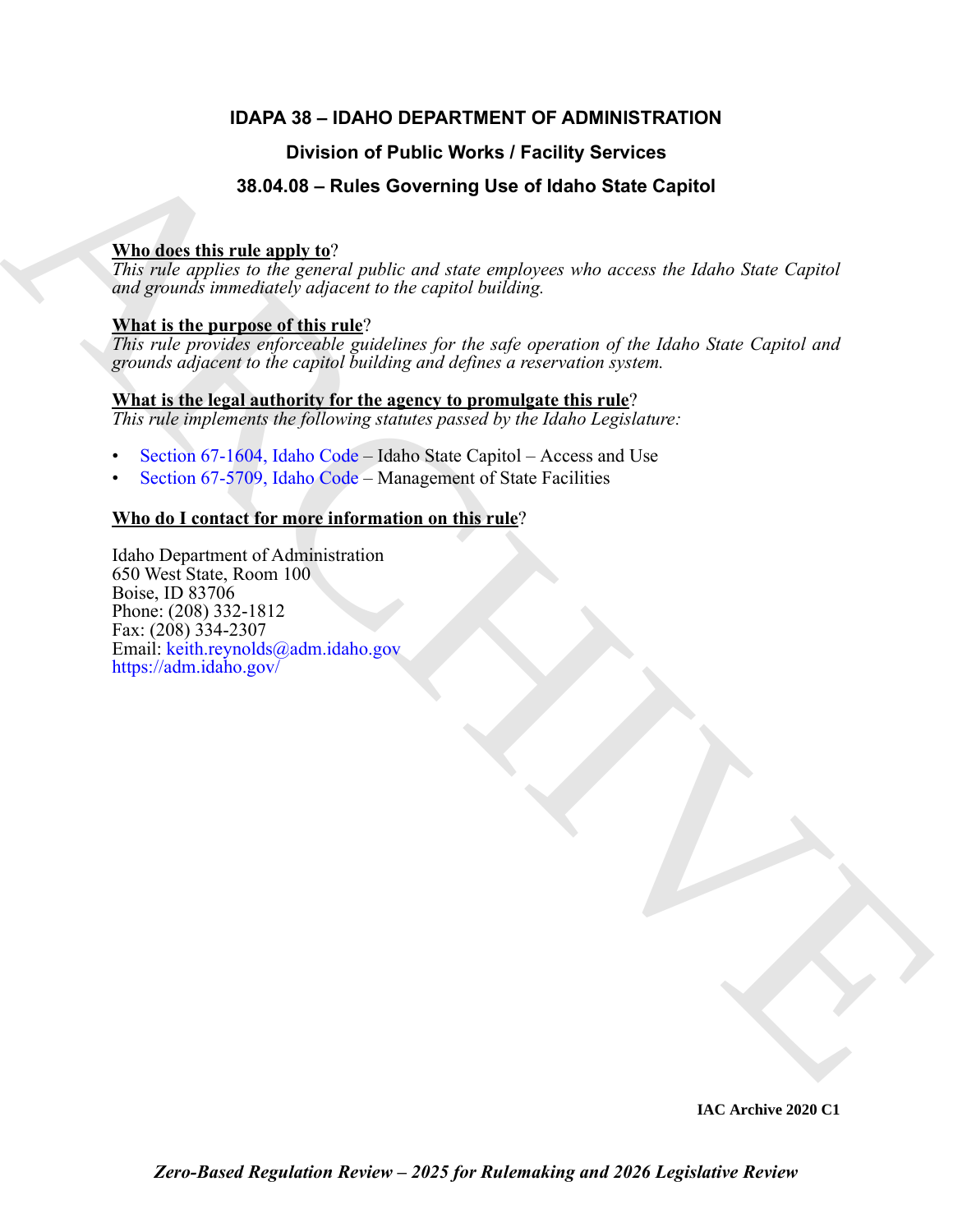# **Table of Contents**

## 38.04.08 - Rules Governing Use of Idaho State Capitol

|  | 305. Bicycles, Skates, Skateboards, Scooters, And Other                     |  |
|--|-----------------------------------------------------------------------------|--|
|  |                                                                             |  |
|  |                                                                             |  |
|  |                                                                             |  |
|  |                                                                             |  |
|  |                                                                             |  |
|  |                                                                             |  |
|  | 311. Posters, Placards, Banners, Signs, Equipment, Tables, Materials,       |  |
|  |                                                                             |  |
|  |                                                                             |  |
|  |                                                                             |  |
|  |                                                                             |  |
|  | 315. Law Enforcement And Facility Exigency - Removal For Non-Compliance.  9 |  |
|  |                                                                             |  |
|  |                                                                             |  |
|  |                                                                             |  |
|  |                                                                             |  |
|  |                                                                             |  |
|  |                                                                             |  |
|  |                                                                             |  |
|  |                                                                             |  |
|  |                                                                             |  |
|  |                                                                             |  |
|  |                                                                             |  |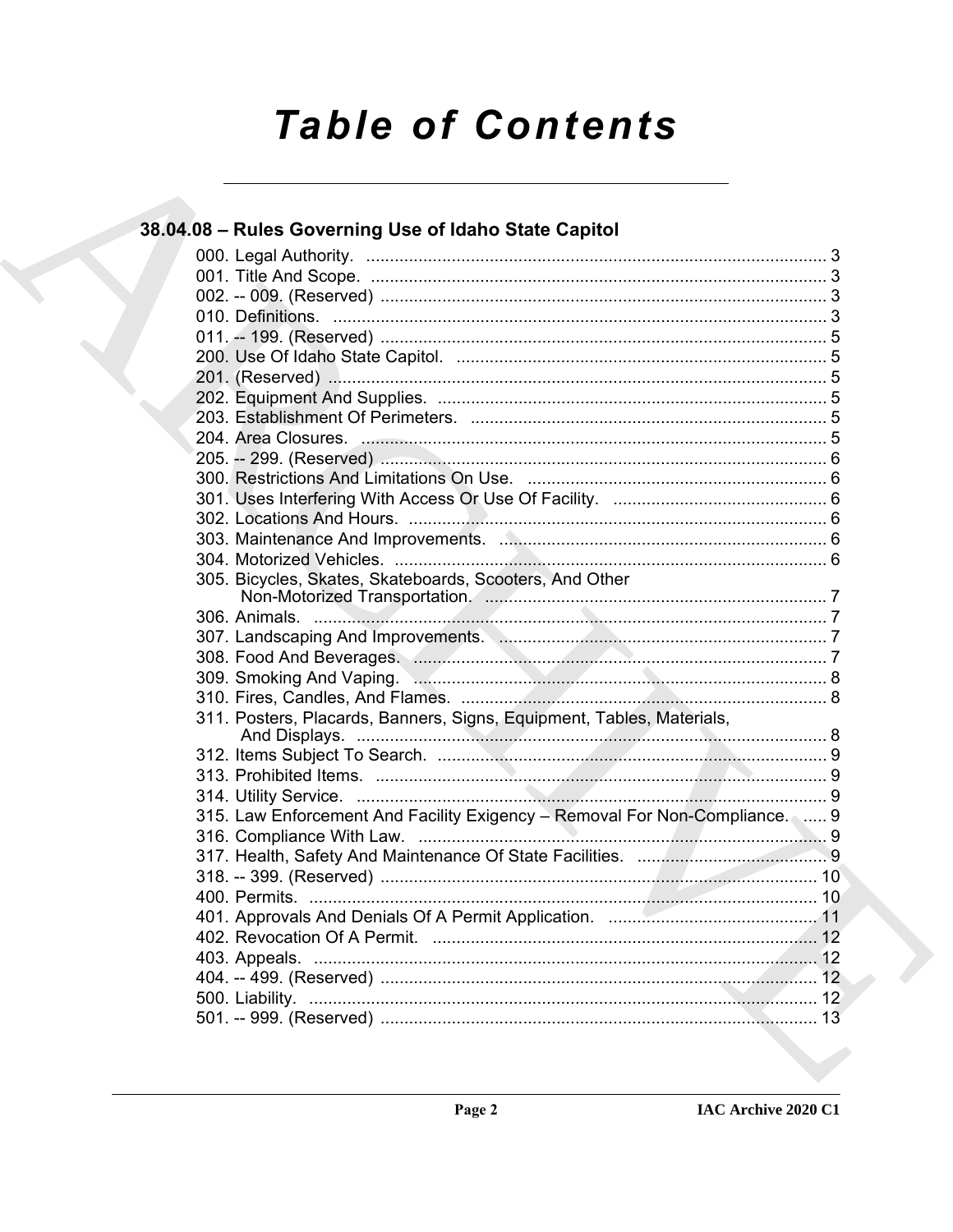#### **38.04.08 – RULES GOVERNING USE OF IDAHO STATE CAPITOL**

#### <span id="page-2-18"></span><span id="page-2-1"></span><span id="page-2-0"></span>**000. LEGAL AUTHORITY.**

Section 67-1604, Idaho Code, gives the Director of the Department of Administration authority to promulgate rules governing access to and use by the public of the capitol building and its grounds after consultation with the governor, the presiding officers of the senate and house of representatives, and the Capitol Commission. Section 67-5709, Idaho Code, gives the Director authority to promulgate rules governing certain public facilities, subject to the provisions of Section 67-1602, Idaho Code, which determines the control and allocation of space in the Idaho State Capitol, and after making the consultations required in Section 67-1604, Idaho Code.  $(1-7-21)T$ 

#### <span id="page-2-2"></span>**001. TITLE AND SCOPE.**

<span id="page-2-19"></span>**01. Title**. These rules are titled IDAPA 38.04.08, "Rules Governing Use of Idaho State Capitol."

 $(1-7-21)T$ 

Some Crisis And Constraint and Between College and Accordinate Accordinate and the space of the space of the space of the space of the space of the space of the space of the space of the space of the space of the space of **02. Scope**. These rules contain the provisions for use of the Idaho State Capitol. Rules governing the exterior of the other state facilities are codified under IDAPA 38.04.06, "Rules Governing Use of the Exterior of State Property in the Capitol Mall and Other State Facilities." Rules governing the interior of the Capitol Mall properties, other state properties, and the multi-agency facilities are codified under IDAPA 38.04.07, "Rules Governing Use of Interior State Property in the Capitol Mall and Other State Facilities." Rules governing parking are codified under IDAPA 38.04.04, "Capitol Mall Parking Rules." (1-7-21)T

**03. Application to Space Controlled by the Idaho Legislature**. The Idaho legislature is exempt from the application of the Idaho Administrative Procedure Act, pursuant to Section 67-5201(2), Idaho Code. Space within the Idaho State Capitol controlled by the Idaho legislature is governed by Section 67-1602(3), Idaho Code, and rules enacted under the procedures of the Idaho legislature. (1-7-21)T

<span id="page-2-3"></span>**002. -- 009. (RESERVED)**

#### <span id="page-2-4"></span>**010. DEFINITIONS.**

<span id="page-2-7"></span><span id="page-2-6"></span><span id="page-2-5"></span>**01. Camping**. Any activity prohibited under Section 67-1613, Idaho Code. (3-27-13)

**02. Capitol Commission**. The Idaho State Capitol Commission established in Section 67-1606, Idaho Code. (1-7-21)T

**03. Commemorative Installation**. Any statue, monument, sculpture, memorial or landscape feature designed to recognize a person, group, event or element of history. (3-27-13)

<span id="page-2-9"></span><span id="page-2-8"></span>**04. Department**. The Department of Administration. (3-27-13)

<span id="page-2-11"></span><span id="page-2-10"></span>**05. Director**. The Director of the Department of Administration or his designee. (3-27-13)

<span id="page-2-13"></span><span id="page-2-12"></span>**06. Display**. An attended exhibition or installation of physical items during an Event. (1-7-21)T

**07.** Event. Any activity including, but not limited to, arts or cultural presentations, weddings, dinners, remonies, memorials, and seminars. (1-7-21) award ceremonies, memorials, and seminars.

**08.** Exhibit. Exhibitions or installations of physical items outside of an Event including, but not limited nemorative installations, floral displays, art objects, historical artifacts, and cultural objects. (1-7-21)T to, commemorative installations, floral displays, art objects, historical artifacts, and cultural objects.

<span id="page-2-14"></span>**09. Exterior**. The exterior of the Idaho State Capitol, the real property, the grounds, and the improvements on the exterior of the Idaho State Capitol or on its grounds. (1-7-21)T

**10. Idaho State Capitol**. The building and grounds governed by chapter 16, title 67, Idaho Code, and located at capitol square as identified on the Boise City original townsite plat filed in the Ada County Recorder's office in book 1 on page 1. The Idaho State Capitol is bounded by the following streets: State Street, Sixth Street, Jefferson Street, and Eighth Street. (1-7-21)T

<span id="page-2-17"></span><span id="page-2-16"></span><span id="page-2-15"></span>**11.** Interior. The interior spaces within the Idaho State Capitol. (1-7-21) I

**12. Jefferson Steps**. The building entrance at the second floor of the Idaho State Capitol, the steps extending from the entrance, and the hard surface extending between the steps and the public sidewalk along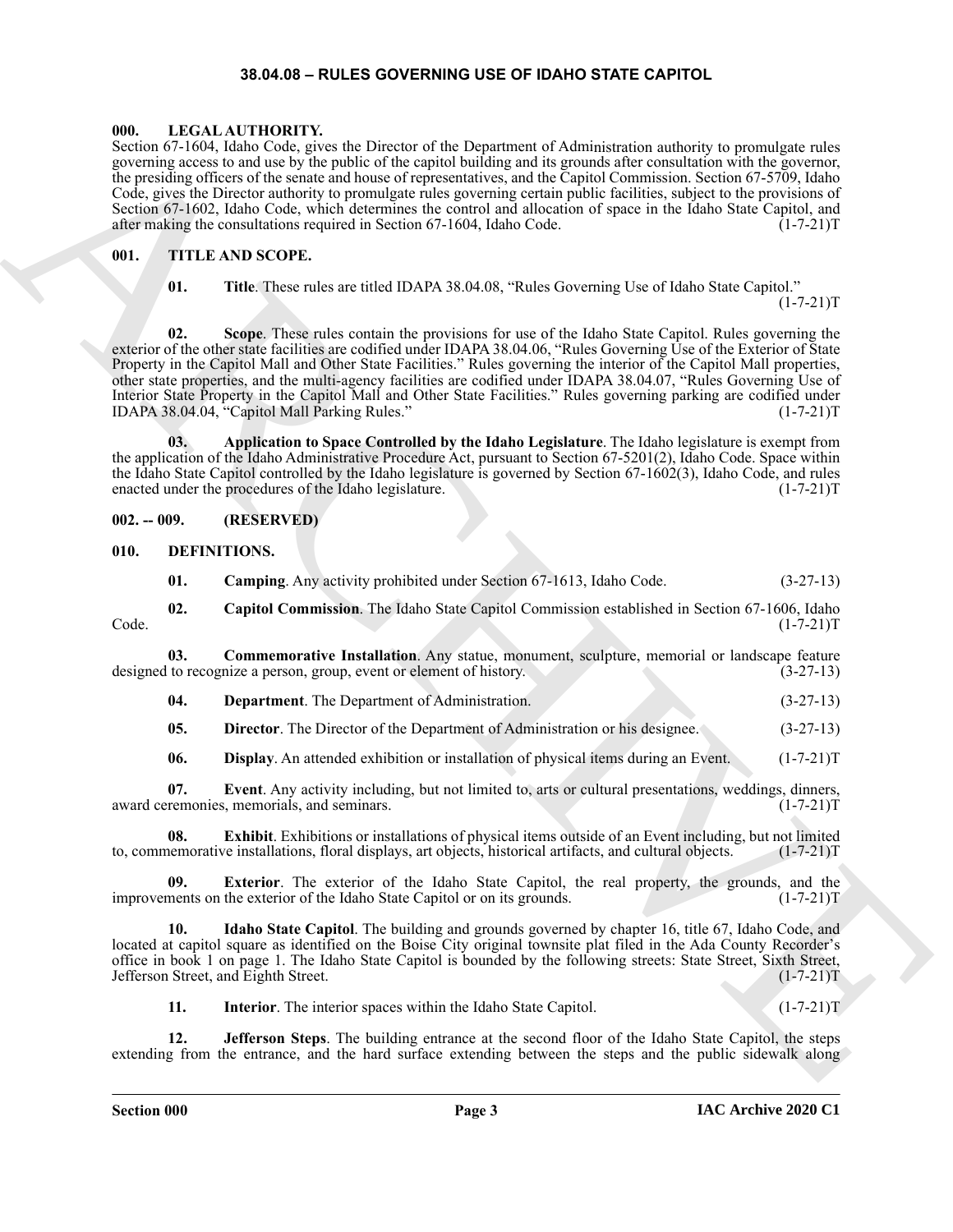<span id="page-3-0"></span>Jefferson Street. (1-7-21)T

**13. Law Enforcement**. An officer of the Idaho state police, Ada County sheriff's office, or Boise City police granted authority to enforce the laws of the state of Idaho and ordinances for the Idaho State Capitol pursuant to Section 67-1605, Idaho Code, or any peace officer as defined in Section 19-5101, Idaho Code, or an equivalent law enforcement officer in the service of the United States who is authorized by law or the Idaho State Police to exercise<br>[urisdiction at the Idaho State Capitol.] (1-7-21) jurisdiction at the Idaho State Capitol.

<span id="page-3-1"></span>**14. Legislative Galleries**. The areas of the Interior overlooking the Senate and the House and accessed from the fourth floor of the Interior. (1-7-21)T

<span id="page-3-2"></span>**15.** Legislative Hearing Rooms. A room in the Interior holding a meeting of a committee of the Idaho legislature. (1-7-21)T legislature. (1-7-21)T

<span id="page-3-3"></span>**16. Permit**. A written authorization issued by the Director allowing use of the Idaho State Capitol as set forth in the Permit. A Permit serves as a reservation to use a portion of the Idaho State Capitol with the priority for use set forth in Subsection 200.04 of these rules. (1-7-21) use set forth in Subsection 200.04 of these rules.

<span id="page-3-4"></span>**17. Presiding Officer**. The Presiding Officer of the Senate is the President Pro Tempore. The Presiding Officer of the House is the Speaker. The Presiding Officer of a standing, joint, or special legislative committee is the legislator chairing the committee hearing. (1-7-21)T

**18. Private Event or Private Exhibit**. Any activity sponsored or initiated by a member of the public that is open only to invited or qualifying individuals or groups. Private Events and Private Exhibits include, but are not limited to, weddings, dinners, award ceremonies, memorials, and seminars. (3-27-13)

<span id="page-3-7"></span><span id="page-3-6"></span><span id="page-3-5"></span>**19.** Private Space. The portion of the Interior that is not Public Space.  $(1-7-21)T$ 

**20. Public Space**. The portion of the Interior that is maintained by the Department pursuant to Section 67-1602(1), Idaho Code, and is not designated as closed to the public by being marked "private," "no admission," "staff only," or similarly designated as not open to the public.  $(1-7-21)T$ "staff only," or similarly designated as not open to the public.

<span id="page-3-8"></span>

| <b>Public Use.</b> Use that is not: |  | $(3-18-14)$ |
|-------------------------------------|--|-------------|
| A State Event or Exhibit:           |  | $(3-18-14)$ |

**b.** Use by a public officer, official, employee, contractor, agency, or board or commission for state of Idaho business; or (3-18-14)

<span id="page-3-10"></span><span id="page-3-9"></span>**c.** State Maintenance and Improvements. (3-18-14)

**22. Security Personnel**. A state of Idaho employee or a staff member of a state of Idaho contractor whose job duties include monitoring compliance with and enforcing these rules. (3-27-13)

**23. State Business Day**. Monday through Friday, excluding the holidays set forth in Section 73-108, Idaho Code. (3-27-13)

<span id="page-3-12"></span><span id="page-3-11"></span>**24. State Events and Exhibits**. All functions initiated and controlled by any state of Idaho agency, board, commission, officer or elected official acting on behalf of the state of Idaho. (3-27-13)

**Equivariation of Administration**<br>
Altitude Exercise that the following the state of the basebane price of the Company of the Control of the Company of the Company of the Company of the Company of the Company of the Compa **25. State Maintenance and Improvements**. Maintenance or improvement of the Idaho State Capitol by the state of Idaho or its contractors. Maintenance for the purpose of this definition includes, but is not limited to, grounds maintenance such as mowing, watering, landscaping, aerating, resodding, fertilizing and planting; and structural maintenance such as pressure washing, painting, window cleaning, and re-glazing. Improvement for the purpose of this definition includes, but is not limited to, the following: construction of new buildings or portions of buildings; renovations to existing buildings; the installation of permanent structures and equipment such as benches, sprinklers, flagpoles, monuments and memorials; and, the installation of temporary equipment and structures such as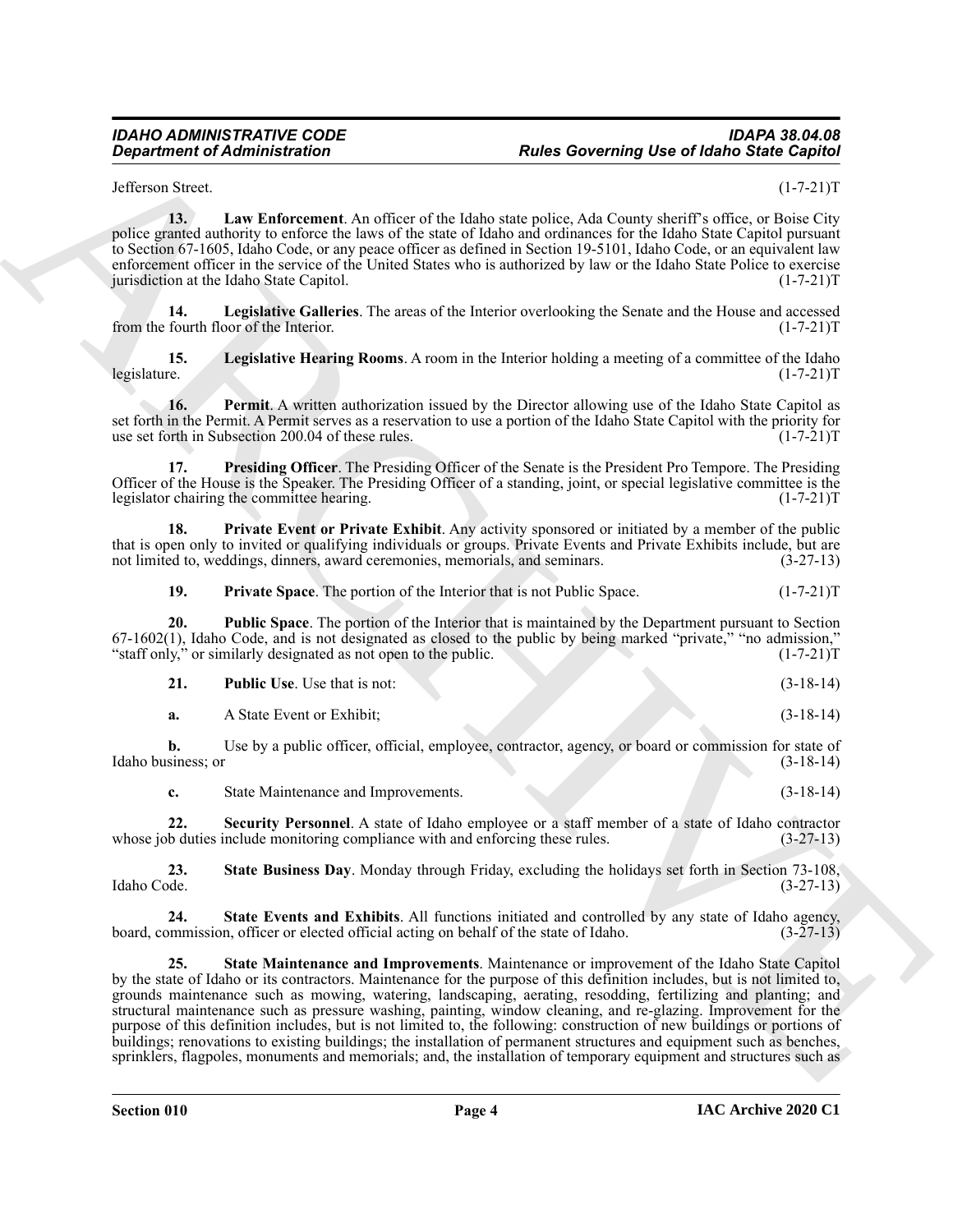construction fencing, generators and portable buildings. (1-7-21)T

#### <span id="page-4-0"></span>**011. -- 199. (RESERVED)**

#### <span id="page-4-1"></span>**200. USE OF IDAHO STATE CAPITOL.**

#### <span id="page-4-10"></span><span id="page-4-9"></span>**01. Authorized Uses by the Public**. (1-7-21)T

**a.** Except as provided otherwise in these rules, the Exterior and the Public Space is available for Public Use.  $(1-7-21)T$ Public Use. (1-7-21)T

**b.** Public access to Private Space occupied by a state of Idaho officer, official, agency, board or commission, including an elected official other than a legislator, is limited to the conduct of business with the  $\alpha$  occupant of the space. (1-7-21)T

**c.** Unless otherwise directed by the Presiding Officer, public access to space controlled by the Idaho legislature is limited to the Legislative Galleries, Legislative Hearing Rooms, and the conduct of legislative business with a legislator.  $(1-7-21)T$ 

**d.** Temporary and permanent placement of Exhibits in the Public Space shall be reviewed by the Capitol Commission in accordance with Section 67-1608(3), Idaho Code. Placement of Exhibits does not include Displays during a Public Use permitted by these rules. (1-7-21) Displays during a Public Use permitted by these rules.

<span id="page-4-12"></span>**02. Prohibited Uses**. The following uses are prohibited at the Idaho State Capitol: (1-7-21)T

**Equivalent of Administration**<br>
State Governing Use of Identify Since Copies<br>
entant, and the state of the state of the state of the Boston Control (1-2-2117<br>
2011. **CASE COPY ARCHIVE CASE COPY AND CONTROL** (1-2-2117<br>
201 **a.** Commercial Activity. The Exterior and the Public Space shall not be used for any activity conducted for profit and no persons shall solicit to sell any merchandise or service on the Exterior or in the Public Space. Events promoting an industry, product or service in the Public Space under a Permit are not prohibited by this rule if the Event is limited to Displays, distribution of information, including literature, or both and participants are not soliciting orders or contracts for a product or service. (1-7-21)T

| <b>b.</b> | Campıng. |  |  | $(3-27-13)$ |  |
|-----------|----------|--|--|-------------|--|
|           |          |  |  |             |  |

<span id="page-4-13"></span><span id="page-4-11"></span>**c.** Private Events and Private Exhibits. (3-27-13)

**03. Priority of Uses**. State Maintenance and Improvements shall have priority over all other use of the Idaho State Capitol. The conduct of business by the public entity or official occupying or controlling Private Space shall have priority over Public Use of the Idaho State Capitol. Public Use held under a Permit shall have priority over other Public Use. (1-7-21)T

**04. Use of Space Controlled by the Idaho Legislature**. Use of space controlled by the Idaho legislature, including Public Use, shall be governed by chapter 16, title 67, Idaho Code, and the rules adopted by the Idaho legislature as described in Subsection 001.03 of these rules. (1-7-21)T

#### <span id="page-4-2"></span>**201. (RESERVED)**

#### <span id="page-4-7"></span><span id="page-4-3"></span>**202. EQUIPMENT AND SUPPLIES.**

Except as provided in these rules, the Department will not provide equipment or supplies for use on the Idaho State Capitol. Where requested in a Permit application for use of the Jefferson Street Steps or the Public Space, the Department shall provide a podium and a public address system, unless such equipment is being repaired or replaced.  $(1 - 7 - 21)T$ 

#### <span id="page-4-8"></span><span id="page-4-4"></span>**203. ESTABLISHMENT OF PERIMETERS.**

Security Personnel and Law Enforcement may establish perimeters separating participants in Public Use of the Idaho State Capitol or State Events or Exhibits. Participants in and observers of any Public Use or State Events or Exhibits shall observe perimeters set pursuant to this section. (1-7-21)T

#### <span id="page-4-6"></span><span id="page-4-5"></span>**204. AREA CLOSURES.**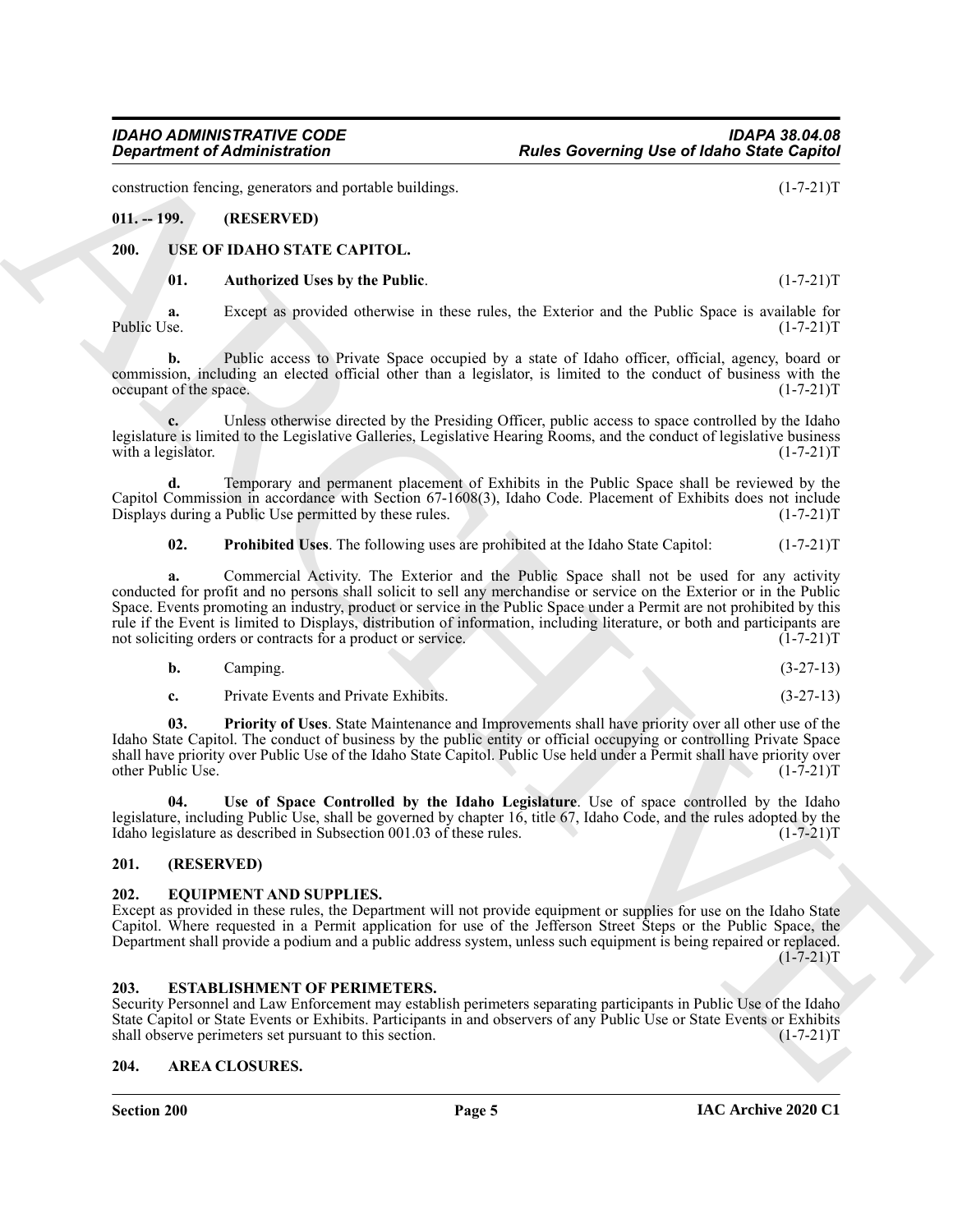#### *IDAHO ADMINISTRATIVE CODE IDAPA 38.04.08* **Rules Governing Use of Idaho State Capitol**

**Experiment of Administration** of the Male Sant Capital and Barborium (*But a Bostonia* particular and Male Sant Capital and Male Sant Capital and Male Sant Capital and Male Sant Capital and Male Sant Capital and Male San The Director may direct that any portion of the Idaho State Capitol be closed for Public Use upon a finding that the closed portion of the Idaho State Capitol has sustained damage or is in imminent danger of sustaining damage. The closure directive shall identify the portion of the Idaho State Capitol closed, the damage that has occurred or that will occur without closure, and the estimated period of closure to restore or prevent the damage. A notice of closure and information on how to obtain a copy of the closure directive shall be posted at the closed portion of the Idaho State Capitol. Circumstances presenting an imminent danger of damage to the Exterior include, but are not limited to, the saturation of soil, turf, or landscaped areas with water, excessive foot traffic over landscaped areas, preventing turf or plants from obtaining adequate sunlight, and the buildup of ice or snow on landscaped areas. (1-7-21)T

#### <span id="page-5-0"></span>**205. -- 299. (RESERVED)**

#### <span id="page-5-11"></span><span id="page-5-1"></span>**300. RESTRICTIONS AND LIMITATIONS ON USE.**

The restrictions and limitations on use of the Idaho State Capitol set forth in Sections 301 through 399 of these rules shall apply to all Public Use of the Idaho State Capitol. (1-7-21) T

#### <span id="page-5-12"></span><span id="page-5-2"></span>**301. USES INTERFERING WITH ACCESS OR USE OF FACILITY.**

<span id="page-5-14"></span>**01. Interference With Primary Use of Idaho State Capitol**. Events, Exhibits, and Public Use of the Idaho State Capitol shall not interfere with the primary use of the Idaho State Capitol. The primary uses of the Idaho State Capitol are legislative proceedings, public meetings and hearings, court proceedings, and the conduct of public business by agencies or officials of the state of Idaho that normally occupy and use the Idaho State Capitol.(1-7-21)T

<span id="page-5-13"></span>**02. Interference With Access**. Public Use of the Idaho State Capitol shall not block fire hydrants, fire or emergency vehicle lanes, vehicular drives, pedestrian walkways, doorways, steps or similar access routes through, in or out of the Idaho State Capitol. (1-7-21)T

#### <span id="page-5-6"></span><span id="page-5-3"></span>**302. LOCATIONS AND HOURS.**

<span id="page-5-8"></span>**01. Interior Hours**. The hours for Public Use and public access to the Interior shall include the periods in which public meetings and other activities open to the public are held within the Interior. The hours for Public Use will be posted, where feasible, to the website containing official Idaho State Capitol information. Participants in Public Use of the Interior shall exit the Interior at the conclusion of the hours for Public Use. Public hours shall not be reduced during Public Use authorized under these rules unless an emergency or threat exists under Section 315 of these rules. (1-7-21) these rules. (1-7-21)T

<span id="page-5-7"></span>**02. Exterior Use Locations**. In addition to limitations on the interference with access set forth in Section 301 of these rules and compliance with all fire, health, and safety codes, Public Use on the Exterior shall be:  $(1-7-21)T$ 

**a.** On the Jefferson Street Steps or on hard surfaces, including concrete and granite, on the Exterior; and  $(1-7-21)T$ 

<span id="page-5-9"></span>**b.** At least fifteen (15) feet from the exterior walls and windows of the Idaho State Capitol. (3-18-14)

#### <span id="page-5-4"></span>**303. MAINTENANCE AND IMPROVEMENTS.**

Public Use shall not interfere with State Maintenance and Improvements. The Department will publish the regular maintenance and improvement schedule at the Department's website. The regular maintenance and improvement schedule may be modified due to weather, staffing, emergency repairs, equipment failures, funding changes, contract modifications, State Events and Exhibits or other causes arising after the schedule's publication. (1-7-21)T

#### <span id="page-5-10"></span><span id="page-5-5"></span>**304. MOTORIZED VEHICLES.**

Motorized vehicles not owned or operated by the state of Idaho or Law Enforcement must remain on designated roadways and parking areas. Parking of motorized vehicles shall be governed by IDAPA 38.04.04, "Capitol Mall Parking Rules." Wheelchairs, motorized scooters, and other equipment providing individual mobility to individuals with a disability are not motorized vehicles for the purposes of this section. (1-7-21) with a disability are not motorized vehicles for the purposes of this section.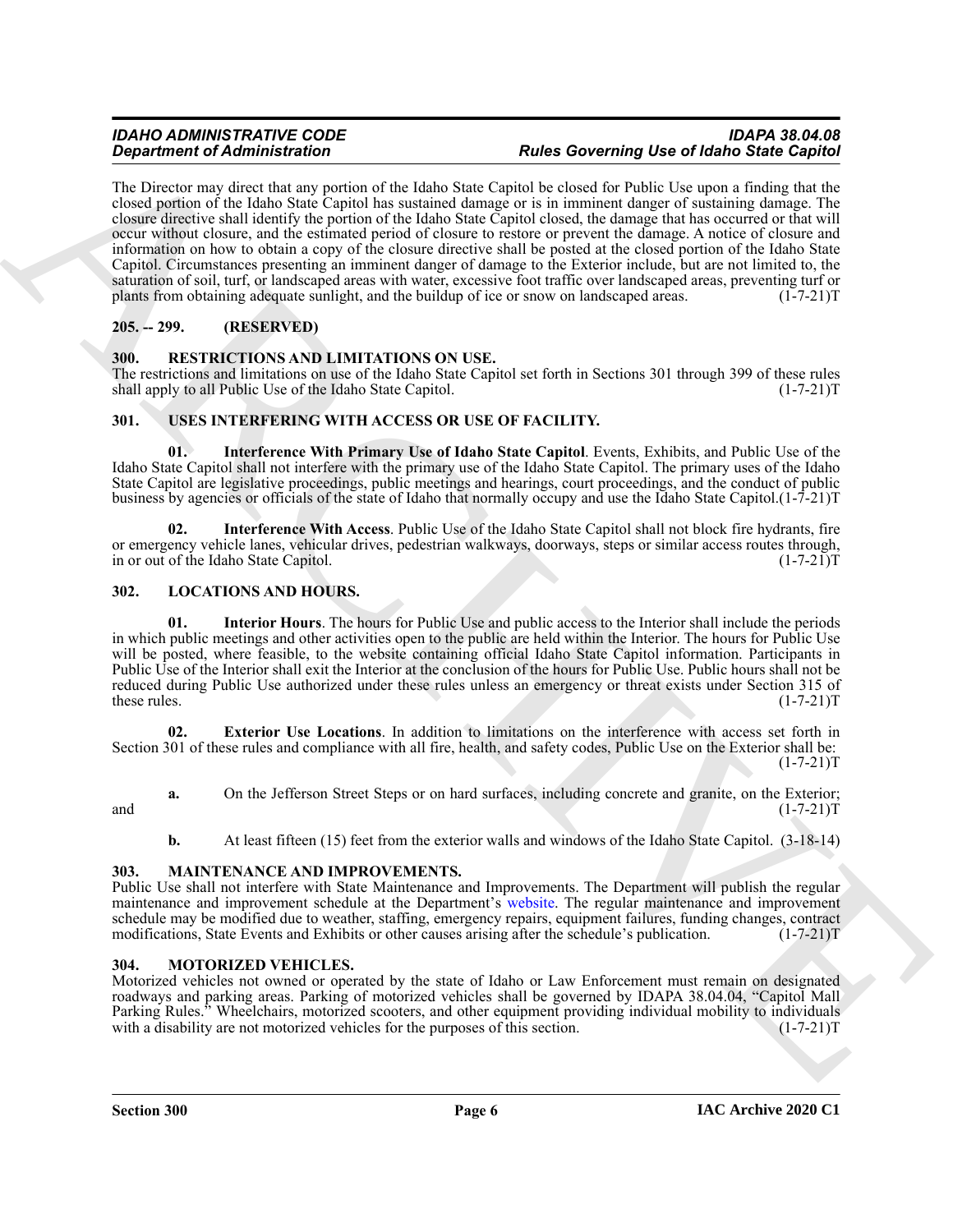#### <span id="page-6-7"></span><span id="page-6-0"></span>**305. BICYCLES, SKATES, SKATEBOARDS, SCOOTERS, AND OTHER NON-MOTORIZED TRANSPORTATION.**

**EQUINDER CONSULTS.**<br> **Butler Governing Use of Identify the Consumer Consumer Consumer Consumer Consumer Consumer Consumer Consumer Consumer Consumer Consumer Consumer Consumer Consumer Consumer Consumer Consumer Consumer** Bicycles, skates, skateboards, and scooters may not be used at the Idaho State Capitol. Users of all other nonmotorized transportation must remain on designated pathways during use of the Exterior. Where indicated by a posted notice or where requested by Security Personnel, Law Enforcement or a state employee or agent supervising the Idaho State Capitol, users must store non-motorized transportation in a designated storage area on the Exterior. Wheelchairs and other equipment providing individual mobility to individuals with a disability are not non-motorized transportation for the purposes of this section. transportation for the purposes of this section.

#### <span id="page-6-4"></span><span id="page-6-1"></span>**306. ANIMALS.**

The following shall apply to animals on the Idaho State Capitol:  $(1-7-21)$ T

<span id="page-6-6"></span>**01. Wildlife**. Unless authorized by the Director no person shall: (3-27-13)

**a.** Interfere with, hunt, molest, harm, frighten, kill, trap, chase, tease, annoy, shoot or throw any object animal on the Exterior.  $(1-7-21)T$ at a wild animal on the Exterior.

**b.** No person shall feed, give or offer food or any noxious substance to a wild animal on the Exterior.  $(1-7-21)T$ 

#### <span id="page-6-5"></span>**02. Domestic Animals**. (3-27-13)

**a.** Domestic animals are not allowed on the Exterior unless leashed and under the control of the ringing the animal to the Exterior. (1-7-21) person bringing the animal to the Exterior.

**b.** Domestic animals are not allowed in the Interior unless the animal is a service animal necessary to assist individuals with disabilities or an animal in the service of Law Enforcement. Animals allowed under this rule must be leashed and under the control of the person bringing the animal to the Interior. (1-7-21)T

**c.** The person bringing the domestic animal to the Idaho State Capitol shall have in his possession the equipment necessary to remove the animal's fecal matter and shall immediately remove all fecal matter deposited by the animal. (1-7-21)T the animal.  $(1-7-21)T$ 

#### <span id="page-6-10"></span><span id="page-6-2"></span>**307. LANDSCAPING AND IMPROVEMENTS.**

| No person other than state employees or contractors designated by the Director shall: | $(1-7-21)T$ |
|---------------------------------------------------------------------------------------|-------------|
|---------------------------------------------------------------------------------------|-------------|

**01.** Plants. Damage, cut, carve, transplant or remove any plant including, but not limited to, trees, on the Exterior.  $(1-7-21)T$ the Exterior. (1-7-21)T

<span id="page-6-15"></span><span id="page-6-13"></span><span id="page-6-12"></span>**02.** Grass. Dig in or otherwise damage grass areas on the Exterior. (1-7-21) T

<span id="page-6-14"></span><span id="page-6-11"></span>**03. Irrigation Equipment**. Interfere with, damage or remove irrigation equipment on the Exterior.  $(1-7-21)T$ 

**04. Landscaping Materials**. Move or alter landscaping materials on the Exterior including, but not limited to, rock, edging materials, and bark or mulch. (1-7-21)T

**05. Climbing**. Climb or scale buildings, Commemorative Installations, trees, fences, posts or other improvements at the Idaho State Capitol. (1-7-21)T

#### <span id="page-6-8"></span><span id="page-6-3"></span>**308. FOOD AND BEVERAGES.**

Consumption of food and beverages at the Idaho State Capitol is subject to the following: (1-7-21)T

<span id="page-6-9"></span>**Consumption May Be Prohibited**. The consumption of food and beverages, including water, may be prohibited by a notice posted at the entrance to all or a portion of the Exterior. Each authority granted control of a portion of the Interior as described in Section 67-1602, Idaho Code, may prohibit the consumption of food and beverages, including water, in that portion of the Interior by posting a notice at one (1) or more of the entrances to the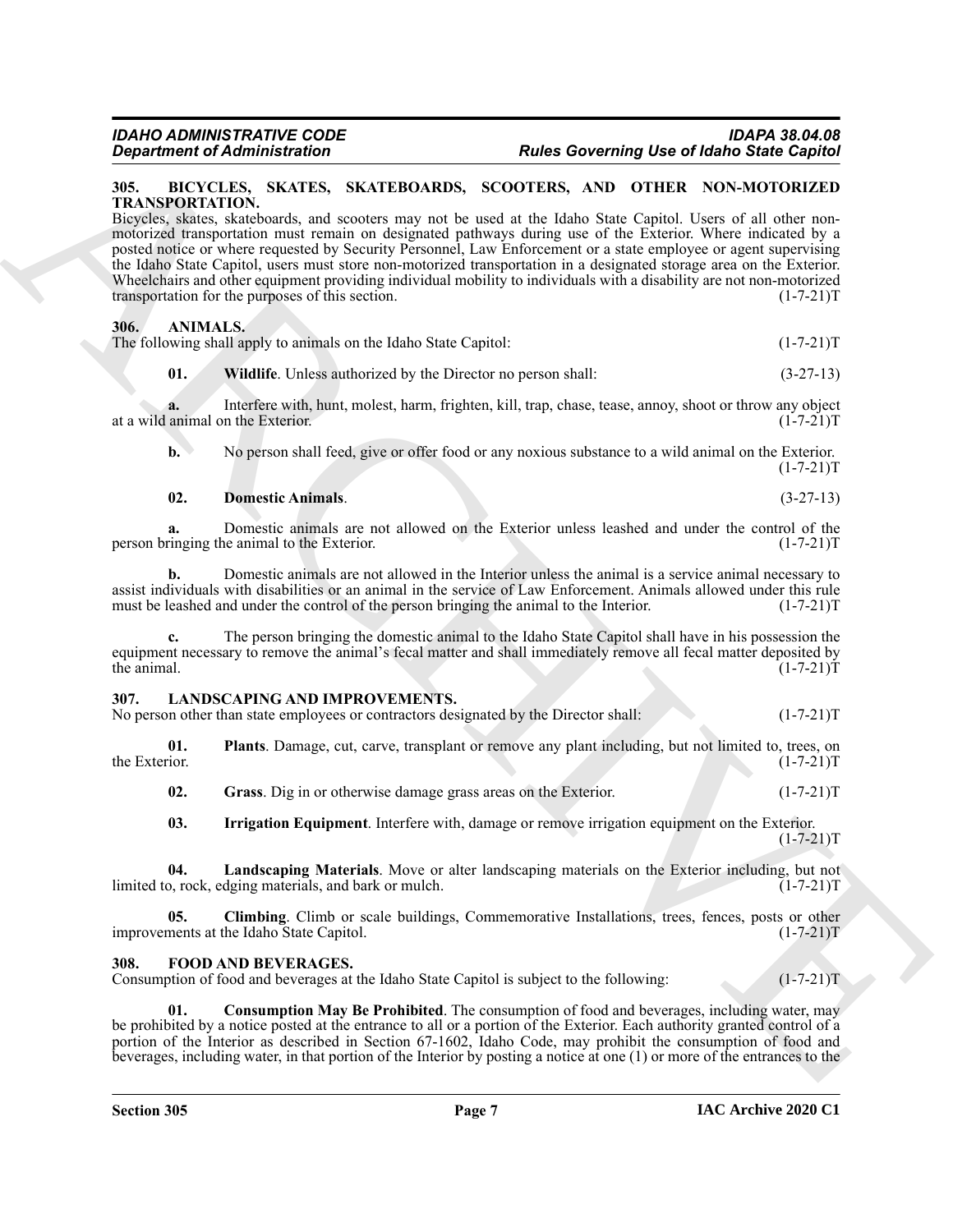portion of the Interior under its control. (1-7-21)T

<span id="page-7-16"></span><span id="page-7-4"></span>**02. Alcohol**. Alcohol may not be consumed or distributed on the Exterior or the Public Space.  $(1 - 7 - 21)T$ 

#### <span id="page-7-0"></span>**309. SMOKING AND VAPING.**

All persons shall observe the smoke free entrance notices and shall smoke or vape only in designated areas of the Exterior. Smoking and vaping is not allowed in the Interior (1-7-21) T

#### <span id="page-7-3"></span><span id="page-7-1"></span>**310. FIRES, CANDLES, AND FLAMES.**

<span id="page-7-5"></span>No fires, candles or other sources of open flame are permitted at the Idaho State Capitol. (1-7-21)T

#### <span id="page-7-2"></span>**311. POSTERS, PLACARDS, BANNERS, SIGNS, EQUIPMENT, TABLES, MATERIALS, AND DISPLAYS.**

**01. Electrical Cords**. Electrical cords must be protected by cord covers or gaffers tape to prevent an l or trip hazard. (3-27-13) electrical or trip hazard.

<span id="page-7-15"></span><span id="page-7-13"></span><span id="page-7-10"></span><span id="page-7-8"></span>**02. Railings**. No items may be placed on railings and no persons shall sit or stand on railings.

(3-27-13)

**03. Tossing or Dropping Items**. No items may be tossed or dropped over railings or from one (1) level aho State Capitol or improvements at the Idaho State Capitol to another level or to the ground. (1-7-21) T of the Idaho State Capitol or improvements at the Idaho State Capitol to another level or to the ground.

<span id="page-7-6"></span>**04. Ingress or Egress**. No item, including tables, chairs, exhibits, equipment, materials, and displays shall be located so as to block ingress or egress to any portion of the Idaho State Capitol, or to restrict the flow of individuals using the facility, or to restrict emergency egress or ingress. (1-7-21)T

**Equivariant of Administration**<br> **Protocol and Action various Example 19 and Action Value of the Control and Action Value of Action 2018**<br>
(1). A tended Advertise we determine to determine to the Freshot of the Palis Co **05. Attaching, Affixing, Leaning or Propping Materials**. Posters, placards, banners, signs, and Displays, including any printed materials, shall not be affixed on any surface of the Idaho State Capitol or on any Exhibit or Commemorative Installation, post, railing, fence or landscaping, including trees. All posters, placards, banners, signs, and Displays must be free-standing or supported by individuals. No items may be leaned or propped against any surface of the Idaho State Capitol or embedded into the ground including, but not limited to, placement of a stake, post or rod into the ground to support materials. (1-7-21)T

<span id="page-7-11"></span>**06. Materials Causing Damage to Surfaces**. Stages, risers, chairs, tables, sound equipment, props, materials, displays, and similar items shall be constructed and used in a manner that will not damage, scratch, dent, dig or tear any surface on the Idaho State Capitol or any systems or utilities of the Idaho State Capitol including, but not limited to, fire suppression systems, storm drains, ventilation systems, and landscape watering systems.

 $(1 - 7 - 21)T$ 

<span id="page-7-9"></span>**07. Free Distribution of Literature and Printed Material**. All literature and printed material must be distributed at no charge. The party distributing literature and printed material shall ensure periodically and at the conclusion of its use of the Idaho State Capitol that such material is not discarded outside of designated trash receptacles. (1-7-21)T

<span id="page-7-14"></span>**08. Surface Markings**. Users shall not use any material to mark on any surface of the Idaho State Capitol including chalk, paint, pens, ink, or dye. (1-7-21) T

<span id="page-7-7"></span>**09. Capacity**. The number of users in the Interior is limited to the capacity designated by health and safety officials including, but not limited to, the state fire marshal, the division of building safety, and the department of health and welfare. (1-7-21)T

<span id="page-7-12"></span>**10. Moving Furniture and Items**. The public shall not move furnishings owned by the state of Idaho or placed by agents or employees of the state of Idaho at the Idaho State Capitol, including chairs, benches, tables, signs, art, memorials, statues, or Exhibits. signs, art, memorials, statues, or Exhibits.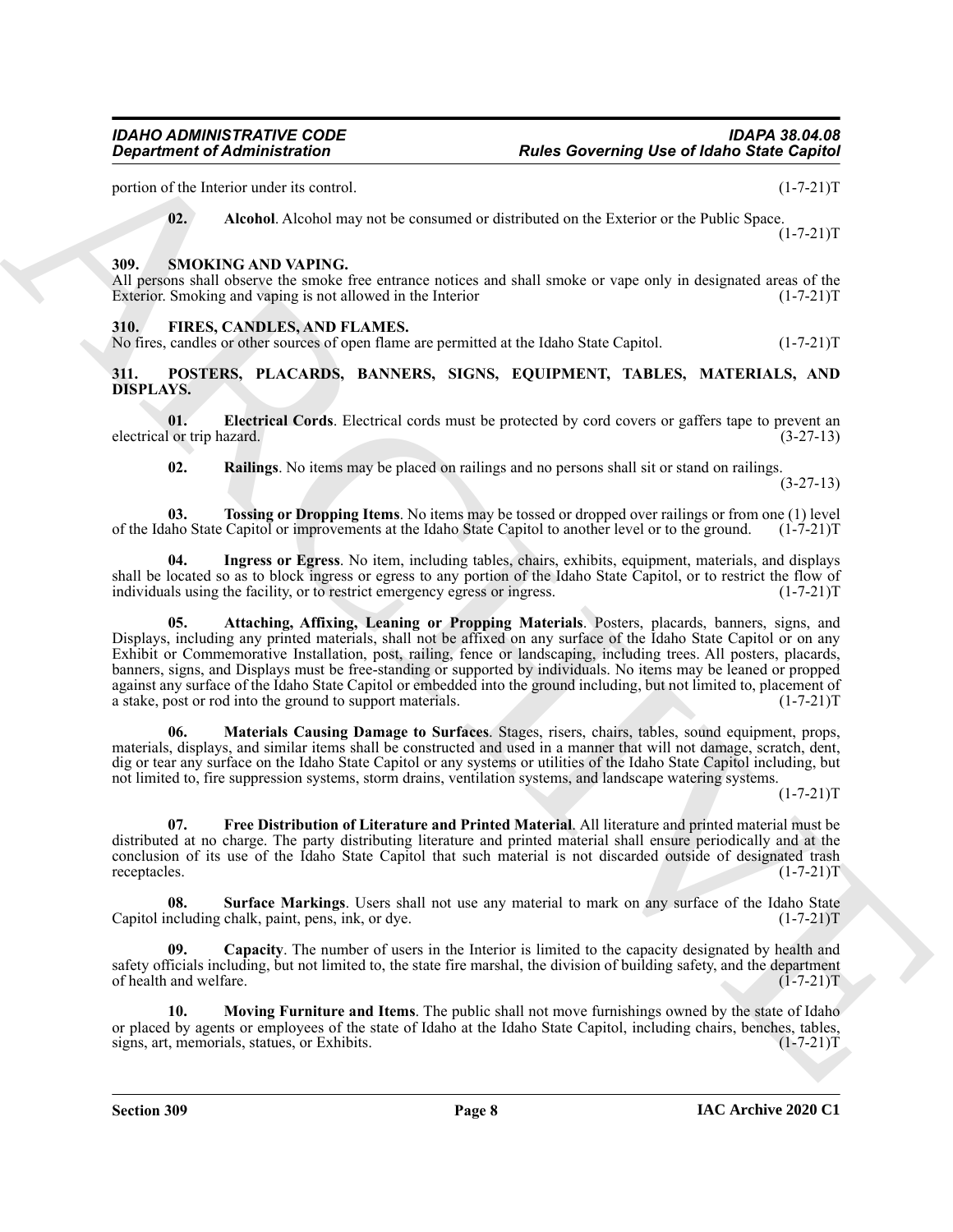<span id="page-8-14"></span>**11. Sound Amplification**. Except for amplification provided by the Department under a Permit and use by Law Enforcement or Security Personnel or by state employees and officials under Subsection 315.01 of these rules, sound amplification devices shall not be used in the Interior. (1-7-21)T

#### <span id="page-8-8"></span><span id="page-8-0"></span>**312. ITEMS SUBJECT TO SEARCH.**

To enhance security and public safety, Security Personnel and Law Enforcement may inspect: (1-7-21)T

<span id="page-8-10"></span>**01. Packages and Bags**. Packages, backpacks, purses, bags, and briefcases reasonably suspected of concealing stolen items or items prohibited by law, including these rules. (1-7-21)T

<span id="page-8-9"></span>**02. Items**. Items brought to the Idaho State Capitol, if there is a reasonable suspicion that an item may be capable of injuring, damaging or harming persons or property at the Idaho State Capitol or disrupting the primary<br>uses of the Idaho State Capitol in violation of law, including these rules. (1-7-21) uses of the Idaho State Capitol in violation of law, including these rules.

#### <span id="page-8-15"></span><span id="page-8-1"></span>**313. PROHIBITED ITEMS.**

The following, as defined in title 18, chapter 33, Idaho Code, are not permitted at the Idaho State Capitol: bombs, destructive devices, shrapnel, weapons of mass destruction, biological weapons, and chemical weapons. Security Personnel or Law Enforcement may direct that any person at the Idaho State Capitol immediately remove from the Idaho State Capitol any club, bat, or other item that can be used in violation of law, including these rules, to injure, damage, or harm persons or property or to disrupt the primary uses of the Interior.

#### <span id="page-8-16"></span><span id="page-8-2"></span>**314. UTILITY SERVICE.**

**Experimental definition for the system of the state of the system of the system of the system of the system of the system of the system of the system of the system of the system of the system of the system of the system** The public may not use the utility services of the Idaho State Capitol other than restrooms and drinking fountains; provided, however, the Director may authorize limited use of electrical service for the duration of Public Use authorized by these rules. Utility services include, but are not limited to, electrical, sewage, water, heating, and geothermal services. The Director may terminate the use of utilities if such use interferes with the utility services of the Idaho State Capitol or the equipment or apparatus using utility service fails to comply with applicable rules or codes. (1-7-21) codes. (1-7-21)T

#### <span id="page-8-11"></span><span id="page-8-3"></span>**315. LAW ENFORCEMENT AND FACILITY EXIGENCY – REMOVAL FOR NON-COMPLIANCE.**

<span id="page-8-12"></span>**01. Emergency or Threat**. In case of a fire, bomb threat, utility malfunction, structural failure or other unforeseen emergency or threat endangering public safety or health, or endangering public property, Law Enforcement, Security Personnel and state employees or officials may direct all persons off of or out of the Idaho State Capitol and delay or postpone any activity until the emergency or threat is abated. (1-7-21) State Capitol and delay or postpone any activity until the emergency or threat is abated.

**02. Removal**. The Director, the Presiding Officer, or their designees are authorized to request that Law Enforcement remove or exclude any person from the Interior who engages in any of the following: (1-7-21)T

<span id="page-8-13"></span>**a.** Violation of law, including these rules, where such violation: (1-7-21) (1-7-21)

i. Interferes with the primary uses of the Idaho State Capitol, injures persons or property, or is likely to injure persons or property, or,  $(1-7-21)T$ 

ii. Law Enforcement, Security Personnel, the Presiding officer, or the Director or his designee has requested compliance with the applicable law, including provisions of these rules, and the person has refused to  $\text{complex} \tag{1-7-21}$ 

**b.** Engaging in a riot, unlawful gathering or a gathering designed to impede the business of the state of violation of Section 18-6401 or 18-6404, Idaho Code.  $(1-7-21)$ T Idaho in violation of Section 18-6401 or 18-6404, Idaho Code.

#### <span id="page-8-6"></span><span id="page-8-4"></span>**316. COMPLIANCE WITH LAW.**

All use of the Idaho State Capitol shall comply with applicable law including, but not limited to, fire, health and safety codes. (1-7-21)T

#### <span id="page-8-7"></span><span id="page-8-5"></span>**317. HEALTH, SAFETY AND MAINTENANCE OF STATE FACILITIES.**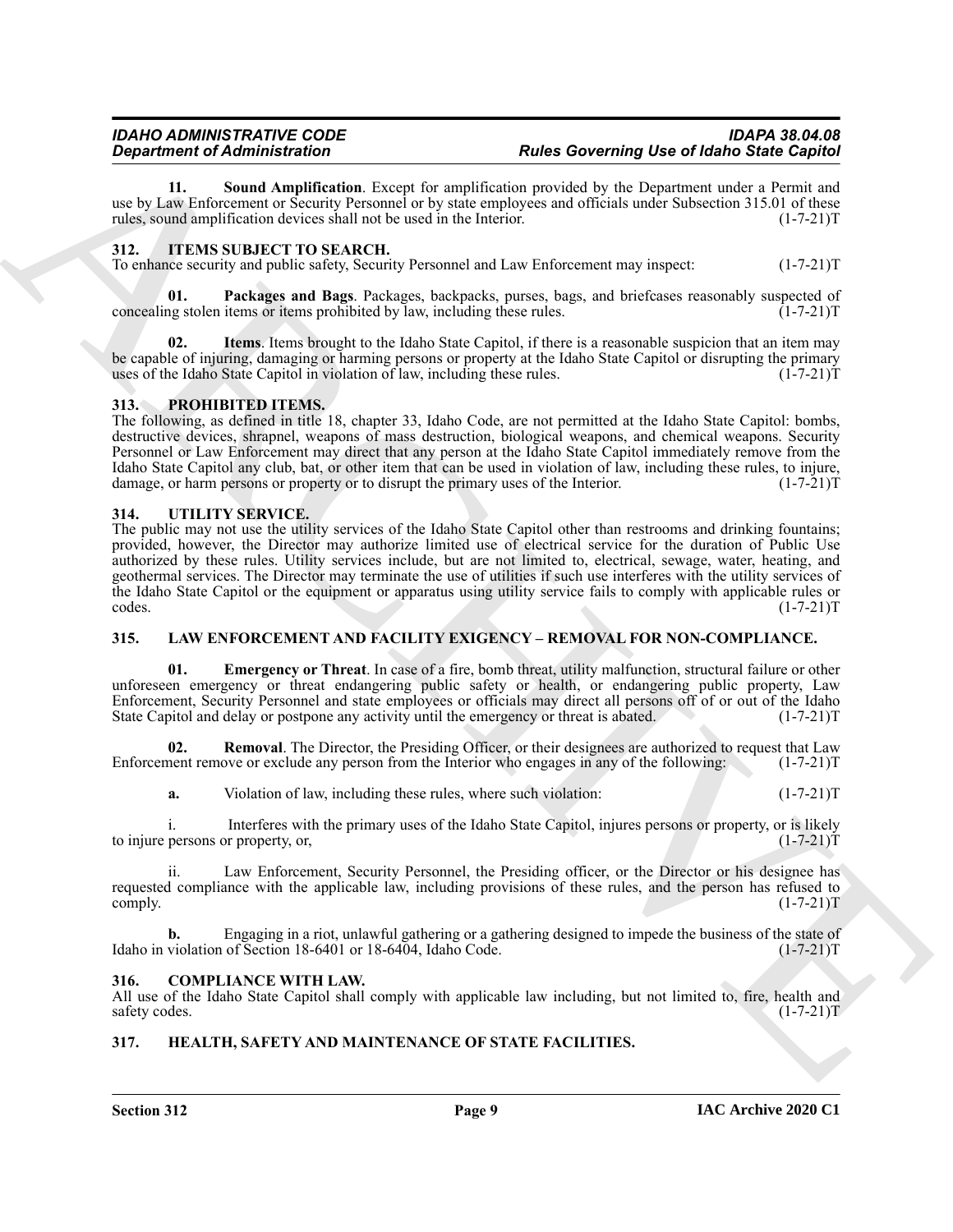#### <span id="page-9-5"></span><span id="page-9-4"></span><span id="page-9-2"></span><span id="page-9-0"></span>**318. -- 399. (RESERVED)**

#### <span id="page-9-11"></span><span id="page-9-10"></span><span id="page-9-7"></span><span id="page-9-1"></span>**400. PERMITS.**

<span id="page-9-6"></span><span id="page-9-3"></span>

| <b>Department of Administration</b>                                                   |                                  |                                                                                                                                                                                                                                                                                                                                                                                                                                                                                                                                                                              | <b>Rules Governing Use of Idaho State Capitol</b>                                                       |             |  |
|---------------------------------------------------------------------------------------|----------------------------------|------------------------------------------------------------------------------------------------------------------------------------------------------------------------------------------------------------------------------------------------------------------------------------------------------------------------------------------------------------------------------------------------------------------------------------------------------------------------------------------------------------------------------------------------------------------------------|---------------------------------------------------------------------------------------------------------|-------------|--|
| 01.<br>condition after use, including depositing all trash in designated receptacles. |                                  |                                                                                                                                                                                                                                                                                                                                                                                                                                                                                                                                                                              | Clean Condition After Use. Users shall leave the Idaho State Capitol in reasonably clean<br>$(1-7-21)T$ |             |  |
|                                                                                       | 02.                              | Return of Items to Proper Location. Users shall return all items including, but not limited to,<br>movable furniture and trash receptacles, to their location at the conclusion of use.                                                                                                                                                                                                                                                                                                                                                                                      |                                                                                                         | $(1-7-21)T$ |  |
| human urine.                                                                          | 03.                              | Public Health. No person shall excrete human waste at the Idaho State Capitol except in<br>designated restroom facilities. For purposes of this section, excrete means the discharge of human waste from the<br>body, including the acts of defecation and urination. For purposes of this section, human waste means human feces or                                                                                                                                                                                                                                         |                                                                                                         | $(1-7-21)T$ |  |
|                                                                                       | 04.                              | Fireworks. No person shall possess or use fireworks at the Idaho State Capitol.                                                                                                                                                                                                                                                                                                                                                                                                                                                                                              |                                                                                                         | $(1-7-21)T$ |  |
|                                                                                       | 05.                              | Attire. Persons in the Interior shall be fully clothed. Fully clothed means wearing shoes and one (1)<br>or more garments extending from the wearer's shoulders to the wearer's legs.                                                                                                                                                                                                                                                                                                                                                                                        |                                                                                                         | $(1-7-21)T$ |  |
| $318. - 399.$                                                                         |                                  | (RESERVED)                                                                                                                                                                                                                                                                                                                                                                                                                                                                                                                                                                   |                                                                                                         |             |  |
| 400.                                                                                  | PERMITS.                         |                                                                                                                                                                                                                                                                                                                                                                                                                                                                                                                                                                              |                                                                                                         |             |  |
|                                                                                       | 01.                              | Use Without a Permit. A Permit grants a reservation providing priority for use of the area<br>specified in the Permit as set forth in Subsection 200.04 of these rules. Applicants desiring to obtain a Permit for use<br>of the Exterior or the Public Space outside of the Permit areas, hours or duration or who have not submitted an<br>application within the application period may use the Exterior or the Public Space, subject to the provisions of these<br>rules, on a first-come, first used basis. Permits will be issued to groups of two (2) or more people. |                                                                                                         | $(1-7-21)T$ |  |
|                                                                                       | 02.                              | Permit Areas, Hours and Duration, and Number of Participants.                                                                                                                                                                                                                                                                                                                                                                                                                                                                                                                |                                                                                                         | $(3-18-14)$ |  |
|                                                                                       | a.                               | The Director will consider and grant Permits only for:                                                                                                                                                                                                                                                                                                                                                                                                                                                                                                                       |                                                                                                         | $(1-7-21)T$ |  |
|                                                                                       | i.                               | Public Use of the Jefferson Street Steps; and                                                                                                                                                                                                                                                                                                                                                                                                                                                                                                                                |                                                                                                         | $(1-7-21)T$ |  |
|                                                                                       | ii.                              | Public Use of the Public Space on the second floor rotunda.                                                                                                                                                                                                                                                                                                                                                                                                                                                                                                                  |                                                                                                         | $(1-7-21)T$ |  |
|                                                                                       | b.                               | The Director will issue Permits for the following periods:                                                                                                                                                                                                                                                                                                                                                                                                                                                                                                                   |                                                                                                         | $(1-7-21)T$ |  |
| p.m.; and                                                                             | i.                               | Reserving use of the Jefferson Street Steps only for the period between the hours of 7 a.m. and 6                                                                                                                                                                                                                                                                                                                                                                                                                                                                            |                                                                                                         | $(1-7-21)T$ |  |
| these rules.                                                                          | ii.                              | Reserving the Public Space on the second floor rotunda during the hours of use in Section 302 of                                                                                                                                                                                                                                                                                                                                                                                                                                                                             |                                                                                                         | $(1-7-21)T$ |  |
|                                                                                       |                                  | The duration of a Permit for the Jefferson Street Steps will not exceed four (4) consecutive hours.<br>The duration of a Permit for the Public Space will not exceed eight $(8)$ consecutive hours.                                                                                                                                                                                                                                                                                                                                                                          |                                                                                                         | $(1-7-21)T$ |  |
|                                                                                       | d.                               | The Director will issue a Permit only for Public Use involving two $(2)$ or more persons. $(3-18-14)$                                                                                                                                                                                                                                                                                                                                                                                                                                                                        |                                                                                                         |             |  |
|                                                                                       | 03.                              | Application Period. Permit applications must be received and complete at least two (2) State<br>Business Days prior to the requested date and time period of the Permit. The Department will not accept applications<br>submitted more than $six(6)$ months prior to the requested date of the Permit.                                                                                                                                                                                                                                                                       |                                                                                                         | $(3-18-14)$ |  |
|                                                                                       | 04.<br>approved by the Director. | Validity. Permits are valid only for the dates, times, and locations specified on the Permit as                                                                                                                                                                                                                                                                                                                                                                                                                                                                              |                                                                                                         | $(3-27-13)$ |  |
|                                                                                       | 05.                              | Distribution. Permits shall be granted by the Director on a first-come, first-served basis, subject to<br>Subsection 200.03 of these rules. Only one (1) Permit will be granted for the Jefferson Street Steps or the Public<br>Space during any period of time.                                                                                                                                                                                                                                                                                                             |                                                                                                         |             |  |

<span id="page-9-12"></span><span id="page-9-9"></span><span id="page-9-8"></span>**Section 400 Page 10**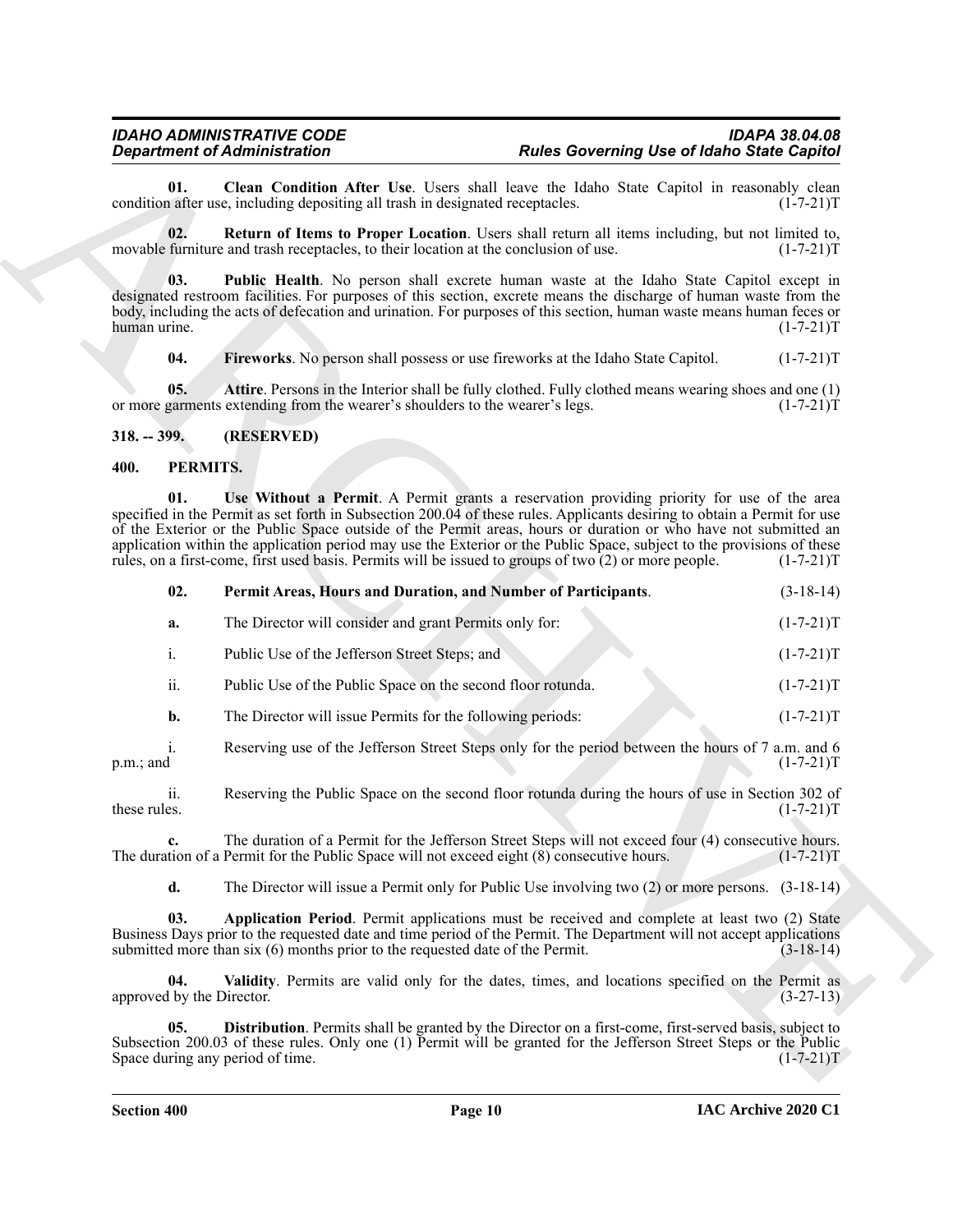**Experiment of Administration**<br> **Andre Governing Use of Mathematical Properties**<br> **ARCHIVE ACTION CONTRACTS** and the state of the state of the state of the state of the state of the state of the state of the state of the **06. Application Requirements**. Applications for a Permit shall be in writing on a form prescribed by the Director and available at the office of the Division of Public Works and the Department's website. The Director will only process applications that are complete and signed by the individual making a request or an authorized representative of the entity or organization making the request. The Director may make reasonable inquiry to confirm the accuracy of the application and the authority of the party signing the application. (3-27-13)

<span id="page-10-4"></span>**07. Conditions**. The Director may impose reasonable conditions on the use of the Idaho State Capitol in the Permit for the purpose of protecting persons and property. (1-7-21)T

<span id="page-10-6"></span><span id="page-10-5"></span><span id="page-10-3"></span><span id="page-10-1"></span>**08. Transferability**. Permits are non-transferable. (3-27-13)

#### <span id="page-10-0"></span>**401. APPROVALS AND DENIALS OF A PERMIT APPLICATION.**

**01.** Period for Approval or Denial. The Department will approve or deny a complete application vo (2) State Business Days of the submission of the application. (3-18-14) within two  $(2)$  State Business Days of the submission of the application.

<span id="page-10-2"></span>**02. Basis for Denial**. Permits may be denied for one (1) or more of the following: (3-27-13)

**a.** A Permit has been granted for all or part of the requested location during all or part of the requested time period. (3-27-13)

**b.** A public entity or official will be using all or part of the requested location during all or part of the requested time period. (3-27-13)

**c.** The requested use would violate any provision of these rules or applicable law.  $(3-27-13)$ 

**d.** These rules do not authorize the use for the location or times requested or do not authorize the of a Permit for the location requested.  $(3-27-13)$ issuance of a Permit for the location requested.

**e.** The Permit application is incomplete, contains a material falsehood, or contains a material misrepresentation. (3-27-13)

**f.** The Permit applicant has not certified that the applicant will comply with these rules or applicable  $(3-27-13)$  $l$ aw.  $(3-27-13)$ 

**g.** The party signing the application is not legally competent to bind themselves or the organization or entity submitting the application. (3-27-13)

**h.** The individual, organization or entity submitting the application: (3-27-13)

i. Failed to pay costs or damages arising from an earlier use of any state facility; (3-27-13)

ii. Made a material misrepresentation regarding the nature or scope of the use on a prior Permit application; (3-27-13)

iii. Violated the terms of prior Permits issued to the individual, organization or entity; or (3-27-13)

iv. Violated any applicable law in the course of previous Public Use of state of Idaho facilities. (3-18-14)

**i.** The requested use would cause a clear and present danger to the orderly processes of state of Idaho government or to the use of the Idaho State Capitol due to advocacy of: (1-7-21)T

i. The violent overthrow of the government of the United States, the state of Idaho, or any political ion thereof; (3-27-13) subdivision thereof;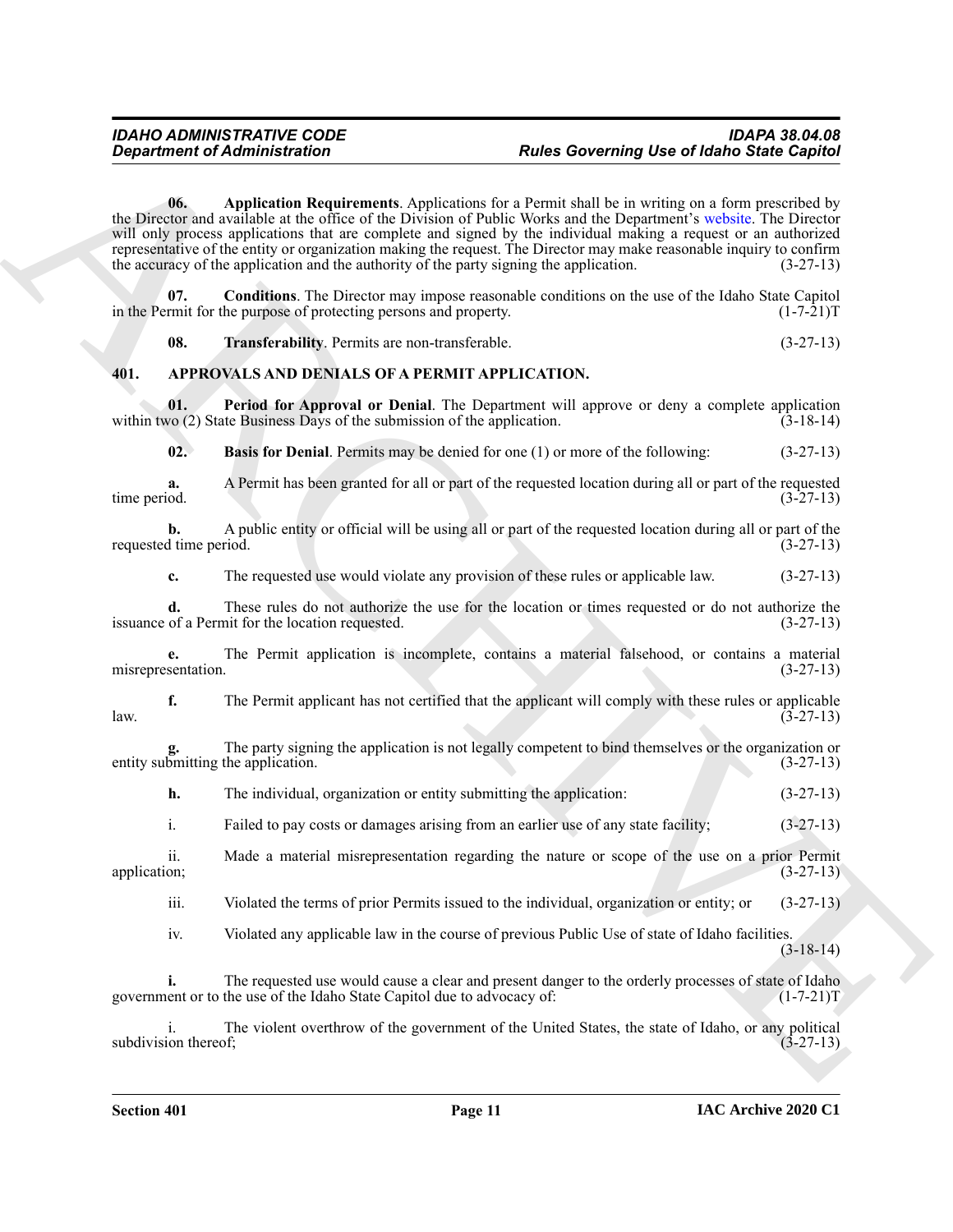ii. The willful damage or destruction, or seizure and subversion of public property; (3-27-13)

iii. The forcible disruption or impairment of or interference with the regularly scheduled functions of of Idaho: (1-7-21) the state of Idaho:

iv. The physical harm, coercion, intimidation or other invasions of the lawful rights of public officials blic; or (3-27-13) or the public; or

<span id="page-11-12"></span>v. Other disorders of a violent nature. (3-27-13)

#### <span id="page-11-0"></span>**402. REVOCATION OF A PERMIT.**

A Permit may be revoked by the Director for the violation of any term or condition of the Permit or the violation of law including, but not limited to, the violation of any provision of these rules. (3-27-13) law including, but not limited to, the violation of any provision of these rules.

#### <span id="page-11-4"></span><span id="page-11-1"></span>**403. APPEALS.**

**01. Time for Appeal**. The individual or the organization or entity submitting an application may request that the Department initiate a contested case within the period set forth below. The Department will not initiate a contested case after the following periods: (3-27-13)

<span id="page-11-9"></span>

|  | Seven (7) State Business Days following the written denial of an application for a Permit; |  |
|--|--------------------------------------------------------------------------------------------|--|
|  | $(3-27-13)$                                                                                |  |

<span id="page-11-8"></span>**b.** Seven (7) State Business Days following the revocation of a Permit; and  $(1-7-21)$ T

**c.** Seven (7) State Business Days following the date the Department was required to approve or deny the application for a Permit pursuant to Section 401 of these rules. (1-7-21) [1-7-21]

**Expariment of Administration**<br>
The validation structure and the valid structure of the structure of the structure of the structure of the structure of the structure of the structure of the structure of the structure of t **02. Requesting an Appeal**. The individual or the organization or entity submitting an application shall request an appeal in writing, with a physical copy delivered to the Director at the address set forth on the Department's website. Electronic delivery shall not be deemed a physical copy. The written request shall contain the following: (1-7-21) following: (1-7-21)T

- **a.** The name, address, and contact information of the appellant; (3-27-13)
- **b.** A concise statement of the reason the appeal should be granted; (3-27-13)

**c.** Whether the appellant requests informal disposition to expedite the contested case; and (3-27-13)

<span id="page-11-6"></span><span id="page-11-5"></span>**d.** A description of the Permit sought. (3-27-13)

**03. Informal Disposition**. If an appellant requests informal disposition, the Director will accept written evidence submitted within five (5) State Business Days of the appeal request, or as otherwise agreed by the Director and the appellant. The Director will issue a final written order affirming, reversing or modifying the denial or revocation of the Permit. (3-27-13)

**04. Contested Cases**. If an appellant does not request informal disposition, the Director will schedule a hearing and proceed as set forth in chapter 52, title 67, Idaho Code. Contested cases will be governed by the provisions of IDAPA 04.11.01. "Idaho Rules of Administrative Procedure of the Attorney General." (1-7-21)T provisions of IDAPA 04.11.01, "Idaho Rules of Administrative Procedure of the Attorney General."

<span id="page-11-7"></span>**05. Judicial Review**. Judicial review of orders issued in an appeal is provided as set forth in chapter 52, daho Code. (1-7-21) title 67, Idaho Code.

<span id="page-11-2"></span>**404. -- 499. (RESERVED)**

<span id="page-11-3"></span>**500. LIABILITY.**

<span id="page-11-11"></span><span id="page-11-10"></span>**01.** State Liability. Nothing in these rules shall extend the liability of the state of Idaho beyond that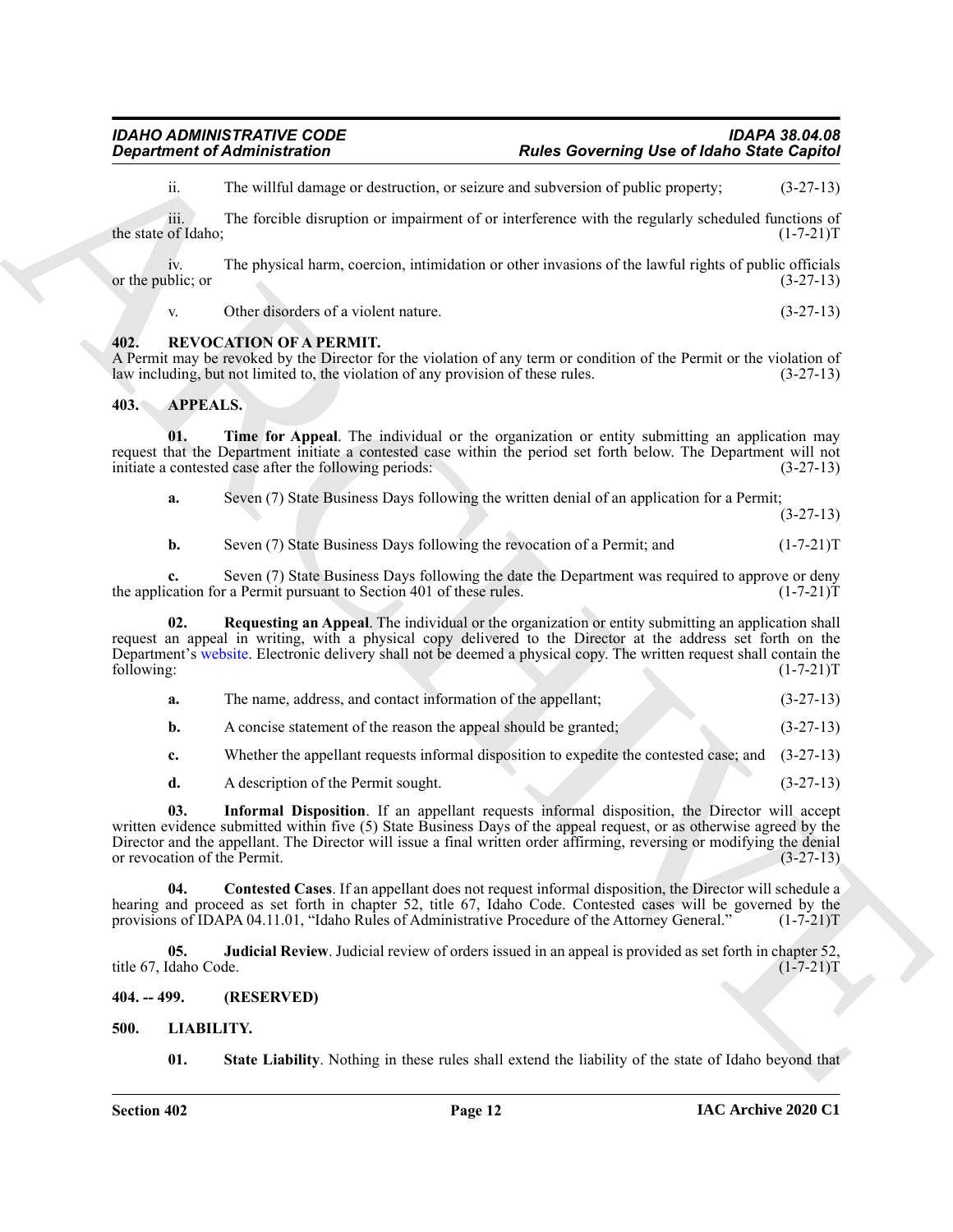#### *IDAHO ADMINISTRATIVE CODE IDAPA 38.04.08 Department of Administration Rules Governing Use of Idaho State Capitol*

<span id="page-12-1"></span>provided in the Idaho Tort Claims Act, chapter 9, title 6, Idaho Code. (1-7-21)T

 $\frac{1}{\pi}$  minimized of Administrations<br>  $\frac{1}{\pi}$  minimized to the United States (since  $\pi$ ), the little of the states (since the product of the Theorem one of the Third Contains (since the contact of the Third Contain **02. No Endorsement**. The grant of a Permit and any action or inaction of the Department shall not imply endorsement or approval by the state of Idaho of the actions, objectives or views of participants in Public Use of the Idaho State Capitol. (1-7-21)T

<span id="page-12-0"></span>**501. -- 999. (RESERVED)**